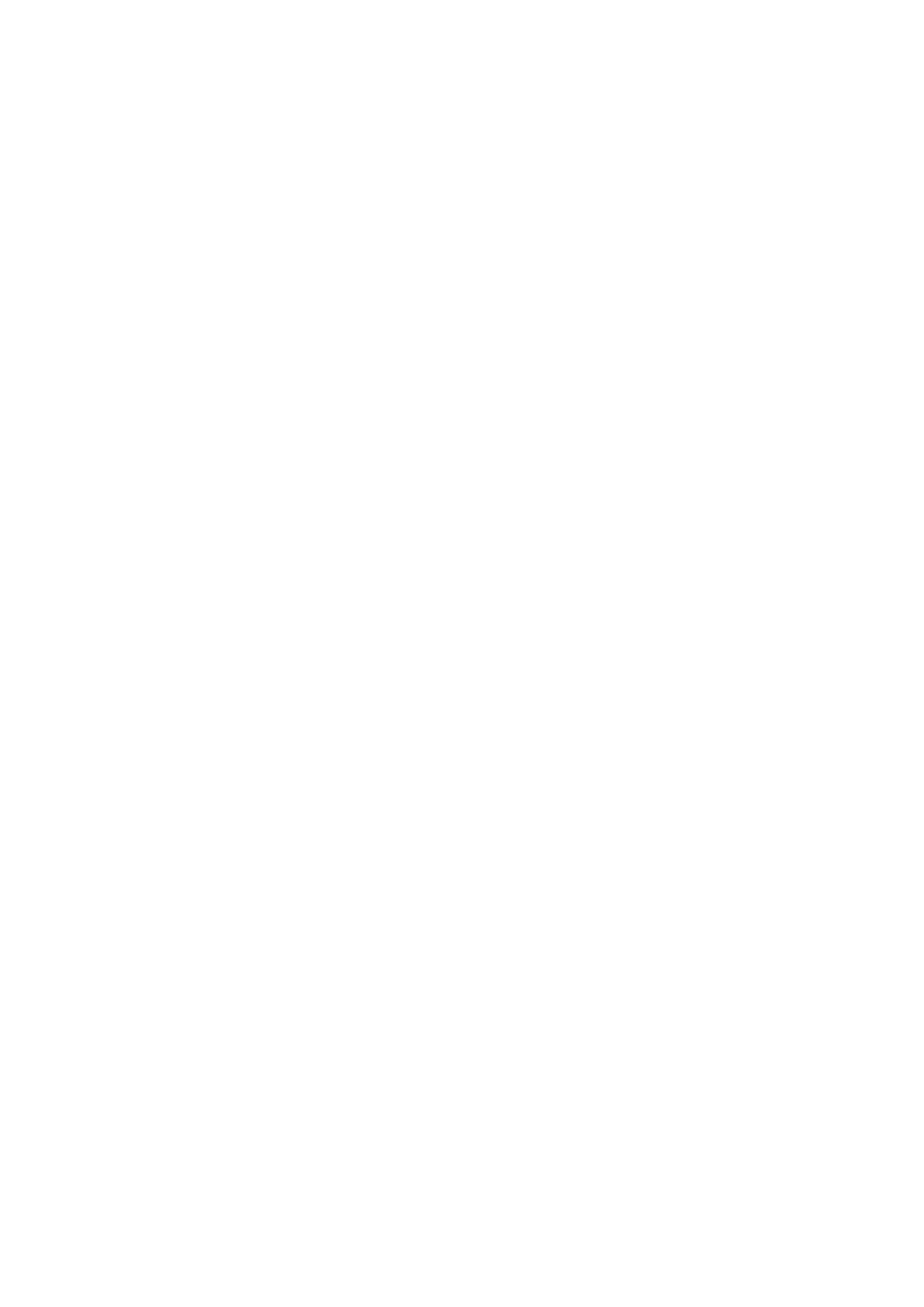Statutory Document No. 2018/0007



*GAMING, BETTING AND LOTTERIES ACT 1988*

### **CROWN GREEN BOWLING FESTIVAL ORDER 2018**

*Laid before Tynwald: 17th April 2018 Coming into Operation: 18th June 2018*

The Isle of Man Gambling Supervision Commission makes the following Order under section 25(2) of the Gaming, Betting and Lotteries Act 1988.

#### <span id="page-2-0"></span>**1. Title**

(1) This Order is the Crown Green Bowling Festival Order 2018.

#### <span id="page-2-1"></span>**2. Commencement**

(1) This Order comes into operation on 18th June 2018.

#### <span id="page-2-2"></span>**3. Temporary exemption for certain transactions**

- (1) During the period from 18th to 22nd June 2018 sections 11, 14 and 15 of the Gaming, Betting and Lotteries Act 1988 shall not apply to the receiving or negotiating, at any of the places specified in paragraph (2), of bets on the result of a game or games of bowls at any of those places by a person who either —
	- (a) is the holder of a bookmaker's permit, or
	- (b) is the holder of a general betting operating licence issued under section 65 of the Gambling Act 2005 (an Act of Parliament) and is approved in writing by the Isle of Man Gambling Supervision Commission for the purpose of this Order.
- (2) The places mentioned in paragraph (1) are the bowling greens at  $-$ 
	- (a) Finch Hill, Douglas;
	- (b) Noble's Park, Douglas;
	- (c) Villa Marina Gardens, Douglas;
	- (d) Onchan Park, Onchan;
	- (e) Walpole Road, Ramsey